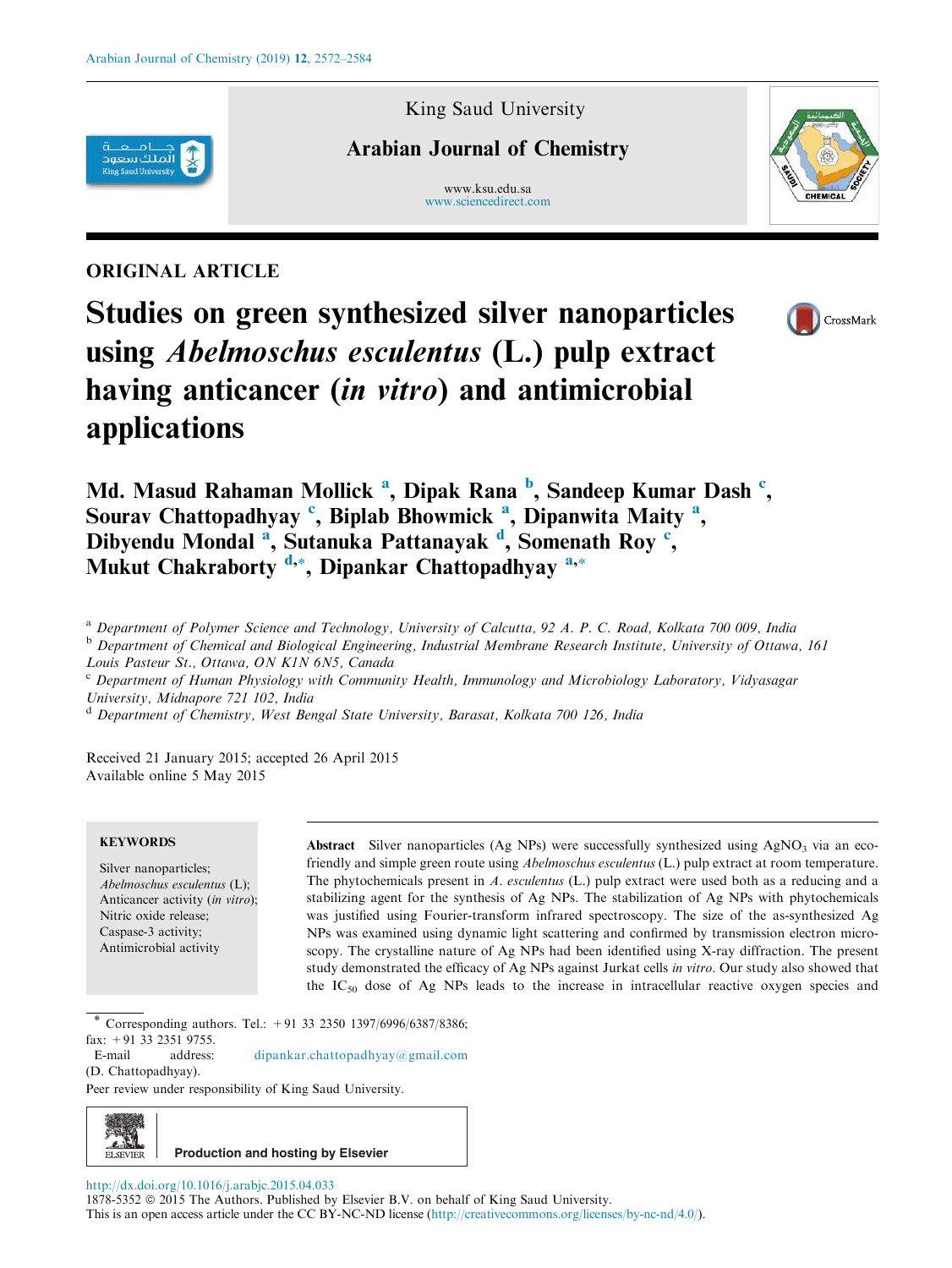significantly diminished mitochondrial membrane potential, indicating the effective involvement of apoptosis in cell death. The synthesized Ag NPs also exhibited good antimicrobial activity against different gram class bacteria.

ª 2015 The Authors. Published by Elsevier B.V. on behalf of King Saud University. This is an open access article under the CC BY-NC-ND license (http://creativecommons.org/licenses/by-nc-nd/4.0/).

## 1. Introduction

Effective application of material science requires the tuning of the material morphology as it plays an essential role in controlling the basic properties of the materials. To achieve the same, the fabrication of nano-materials of definite composition, precise shape and particular size is a promising area of research in the field of nanotechnology. In comparison to bulk materials, nanoparticles (NPs) provide a range of exclusive chemical, optical, mechanical, electronic and magnetic properties (Bhushan, 2004), due to three main reasons, (i) the size of NPs is comparable to the Bohr radius of the excitons, (ii) the surface atoms constitute a considerable fraction of the total number of the atoms of the NPs and (iii) the natural size of the NPs is comparable with the size of the molecules. Since ancient times, silver has long been recognized as an effective antimicrobial agent for the treatment of diseases, food preservation, and purification of water (Silver, 2003). A number of techniques are available for the synthesis of silver NPs (Ag NPs), such as chemical (Maity et al., 2011; Sun et al., 2002), electrochemical (Yin et al., 2003), radiation (Dimitrijevic et al., 2001), photochemical methods (Callegari et al., 2003), Langmuir–Blodgett (Swami et al., 2004; Zhang et al., 2006), and biological techniques (Naik et al., 2002). However, the majority of these being energy and capital intensive processes deal with various toxic chemicals and non-polar solvents that hinder the efficacy of these NPs toward biomedical applications. The biogenic synthesis of metal NPs reduces these hazards through the elimination/minimization of generated waste and the implementation of sustainable processes. Biological methods of NPs synthesis using microorganisms (Klaus et al., 1999; Konishi et al., 2007), enzymes (Willner et al., 2006), and plant or plant extracts (Shankar et al., 2004) have been studied as possible eco-friendly alternatives to chemical and physical methods.

Jose Yacaman and co-workers first reported the formation of gold and silver NPs using living plants (Gardea-Torresdey et al., 2002, 2003). Song and Kim (2009) prepared Ag NPs using five different leaf extracts (Pine, Persimmon, Ginkgo, Magnolia, and Platanus) and compared the extracellular synthesis of Ag NPs. They showed that among the five, magnolia leaf broth had the best reducing property in terms of synthesis rate and conversion to Ag NPs. Reaction kinetics showed that only 11 min was required for more than 90% conversion at the reaction temperature of 95 °C using magnolia leaf broth. A simple technique using Sugar apple (Annona squamosa) peel extract was used by Kumar et al. (2012) and Roopan et al. (2015) to synthesize Ag NPs and  $SnO<sub>2</sub>$  NPs. They have demonstrated the effect of temperature on the Ag NPs synthesis and also proposed a plausible mechanism for its reduction. The synthesized  $SnO<sub>2</sub>$  NPs exhibited good efficiency on hepatocellular carcinoma cell line. Mollick et al. (2012) reported synthesis of Ag NPs through a reliable, eco-friendly and green route using Paederia foetida L. leaf extract as a reducing cum stabilizing agent. Shankar et al. (2004) carried out the synthesis of pure metallic NPs of silver and gold by the reduction of  $Ag^+$  and  $Au^{3+}$  ions using Neem (Azadirachta indica) leaf broth. Sastry and co-workers (Mukherjee et al., 2001a, 2001b) synthesized metal NPs using eukaryotic organisms such as Verticillium sp. They suggested that the processing and handling of the biomass was simpler in the case of fungi in comparison with the bacteria. In another work, Ag NPs have been derived using green kondagogu gum as a template (Kora et al., 2010). Roopan and co-workers (Roopan et al., 2013; Roopan and Elango, 2015) have used extracts from different parts of Cocos nucifera to synthesize Ag NPs and Au NPs under different physical, chemical and biological conditions. It has also been reported that acacia gum (Mohan et al., 2007) can be utilized both as a reducing as well as stabilizing agent for the Ag NPs biosynthesis. To date, several approaches have been carried out for the biogenic synthesis of Ag NPs using various natural products such as latex from Alfalfa sprouts (Gardea-Torresdey et al., 2003), Jatropha curcas (Bar et al., 2009a), geranium leaves plant extract (Shankar et al., 2003), and the stem derived callus extract of bitter apple (Citrullus colocynthis) (Satyavani et al., 2011). Green synthesis of Ag NPs was carried out by Kumar et al. (2014) using Alternanthera dentata leaf extract and the synthesized NPs showed good antimicrobial activity. Recently, Madhumitha et al. (2015) have nicely assimilated the different methods of synthesis of Ag NPs and their antimicrobial studies.

Among all the noble metals, silver has attracted major attention due to its disinfecting nature and tremendous medicinal value to culinary items as well as showing enormous effectiveness as an anticancer agent. Moreover, several salts of silver and their derivatives are commercially manufactured as antimicrobial agents (Hernandez-Sierra et al., 2008; Krutyakov et al., 2008). In small concentrations, silver is safe for human cells, but lethal for bacteria and viruses (Saha et al., 2010; Sarkar et al., 2011; Sharma et al., 2009). The antibacterial property of Ag NPs has been studied by a number of researchers (Bankura et al., 2012; Maity et al., 2012). Recently, Mishra et al. (2011) tested the antibacterial action of Ag NPs against different pathogenic bacteria. Worldwide study shows that cancer is one of the leading causes of death worldwide after cardiovascular diseases (Garrett and Workman, 1999). Leukemia is a major type of cancer affecting a significant part of the population, especially children. In fact, leukemia is the most frequent childhood cancer, with 26% of all cases, and 30% mortality (Canadian Cancer Society, 2005). Considering the various limitations as well as severe side effects of current anti-cancer drugs, there is an emerging need to develop new classes of therapeutic agents comparatively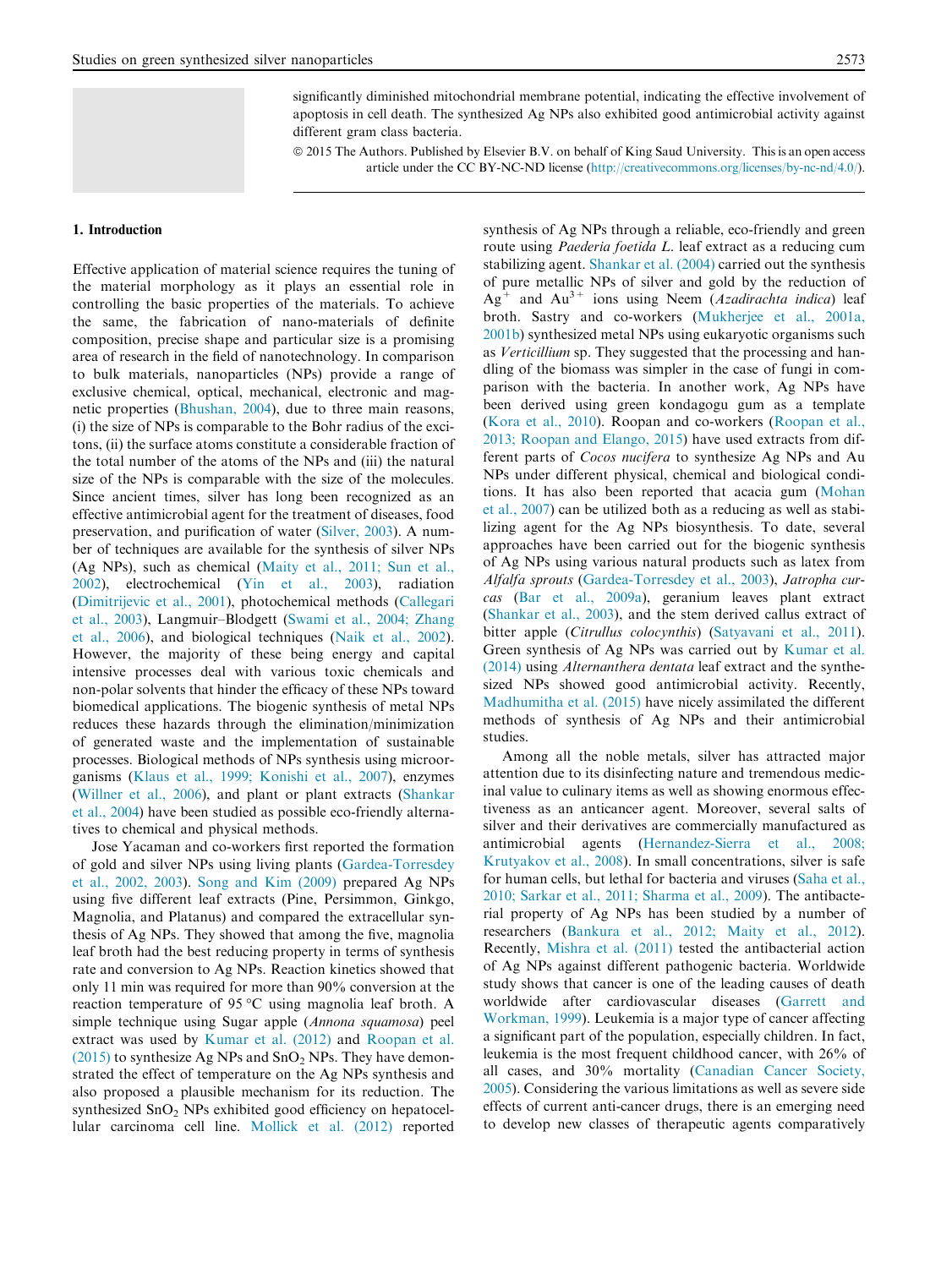with better bio compatibility as well as efficacy. Modern research regarding the development of metal-based anticancer drugs began with the discovery of the platinum (II) complex cis-platin by Barnett Rosenberg in the 1960s (Rosenberg et al., 1969). Recent advancements in nanotechnology spread the area of research based on meal based NPs having biomedical applications. Ag NPs, in particular, have been the focus of increasing interest due to their excellent contribution for therapeutic purposes. In recent years, green synthesis of NPs has been an easy, efficient and eco-friendly approach for NPs preparation (Devi et al., 2012). Earlier studies show that the cytotoxicity of synthesized Ag NPs is related to the involvement of the level of cellular reactive oxygen species (ROS) and mitochondrial membrane disruption (AshaRani et al., 2009; Sanpui et al., 2011). However, there is a lack of detailed study regarding the anticancer effects of green synthesized Ag NPs. To the best of our knowledge, no study has been undertaken to demonstrate the in vitro anti-proliferative effects of green synthesized Ag NPs against the human T-cell lymphoma (Jurkat).

In this article, we have reported a simple one-step green approach to synthesizing extracellular Ag NPs using Abelmoschus esculentus (L.) pulp extract. The ingredients present in the A. esculentus (L.) pulp extract are used as an effective reducing, as well as stabilizing agent. A. esculentus (L.) pulp, being a purely natural product with medicinal value, has drawn our interest toward the green synthesis of Ag NPs via an eco-friendly process. The present study also tried to validate the possible *in vitro* anti-proliferative effects of green synthesized Ag NPs against the Jurkat cell line. The synthesized Ag NPs are an efficient tool showing sufficient resistance against different gram class bacteria.

#### 2. Experimental

# 2.1. Materials

Analytical grade silver nitrate  $(AgNO<sub>3</sub>)$  was purchased from Merck Mumbai, India, and used as received without further purification. The A. esculentus (L.) was collected from the local market of our institute.

#### 2.2. Culture media and chemicals

RPMI (Roswell Park Memorial Institute) medium 1640, Nacetyl-L-cysteine (NAC,  $\geq 99\%$ ), N-(1 naphthyl)-1,2ethylenediamine dihydrochloride (>98%), sulfanilamide  $(\geq 99\%)$ , penicillin, and streptomycin were procured from Sigma, St. Louis, MO. 4',6-Diamidino-2-phenylindole dihydrochloride (DAPI) was purchased from Sigma-Aldrich. Fetal bovine serum (FBS) was purchased from GIBCO/Invitrogen. Commercially available dimethyl sulfoxide (DMSO), sodium dodecyl sulfate (SDS), Rhodamin 123, and 3-(4,5-dimethyl-2-thiazolyl)-2,5-diphenyl-tetrazolium bromide (MTT) reagent were purchased from HiMedia Laboratories Pvt. Ltd., Mumbai, India. All other chemicals were from Merck Ltd. and SRL Pvt. Ltd. Mumbai (India) and were of the highest purity grade available. Solvents were dried according to the standard procedure and distilled prior to use (Perrin et al., 1980).

#### 2.3. Synthesis of silver nanoparticles

A fixed amount of small slices of fresh A. esculentus (L.) pulp was put into triple distilled water and left for 2 h in order to maximize the diffusion of the materials present in the A. esculentus (L.) pulp into triple distilled water. After that, the pulps were taken out from the medium and the solution was subjected to centrifugation to remove any solid impurities present in the stock. The supernatant was carefully collected and used as the A. esculentus (L.) pulp extract. The extract was mixed with the aqueous solution of 1 mM silver nitrate (4:1 v:v) at room temperature with continuous stirring for approximately 9 h. Then, the colloidal solution was left undisturbed for 27 h at room temperature. The formation of Ag NPs was confirmed by observing the color change of this colloid solution from colorless to light yellow.

# 2.4. Cell lines culture and maintenance

Jurkat cell line (Human T-cell lymphoma) was obtained from the National Centre for Cell Science (NCCS), Pune, India. This cell line was cultivated and maintained in RPMI medium 1640 complete media supplemented with 10% heat-inactivated fetal bovine serum (FBS), 100 U/ml penicillin, 100  $\mu$ g/ml streptomycin and  $4 \text{ mM } L$ -glutamine under  $5\%$  CO<sub>2</sub> and a  $95\%$ humidified atmosphere at 37 °C in a  $CO<sub>2</sub>$  incubator. Cells were used for different experiments until the number of cells reaches at  $1.0 \times 10^6$  cells/ml.

## 2.5. Drug preparation

One milligram per milliliter stock of Ag NPs was prepared by concentrating the prepared Ag NPs containing solution using a rotary evaporator. It was then serially diluted with RPMI media to prepare working concentrations.

#### 2.6. Experimental design

The Jurkat cells were divided into 11 groups. Each group contained 6 petri dishes  $(2 \times 10^4 \text{ cells in each})$ . The following groups were considered for the experiment and cultured for 24 h:

Group I: Control i.e., Cells + culture media, Group II: Cells + 1  $\mu$ g/ml Ag NPs in culture media, Group III: Cells + 5  $\mu$ g/ml Ag NPs in culture media, Group IV: Cells + 10  $\mu$ g/ml Ag NPs in culture media, Group V: Cells  $+ 25 \mu g/ml$  Ag NPs in culture media, and Group VI: Cells  $+50 \mu g/ml$  Ag NPs in culture media.

After the treatment schedule, the cells were collected from the petri dishes separately and centrifuged at 2,200 rpm for 10 min at 4 °C to separate cells and supernatant (Dash et al., 2013). Cells were washed twice with 50 mM PBS at pH 7.4. Intact cells were used for mitochondrial membrane potential and ROS measurement.

#### 2.7. In vitro cell viability assay (MTT assay)

The Jurkat cells were maintained in RPMI-1640 supplemented with 10% FBS, penicillin (100 U/ml), and streptomycin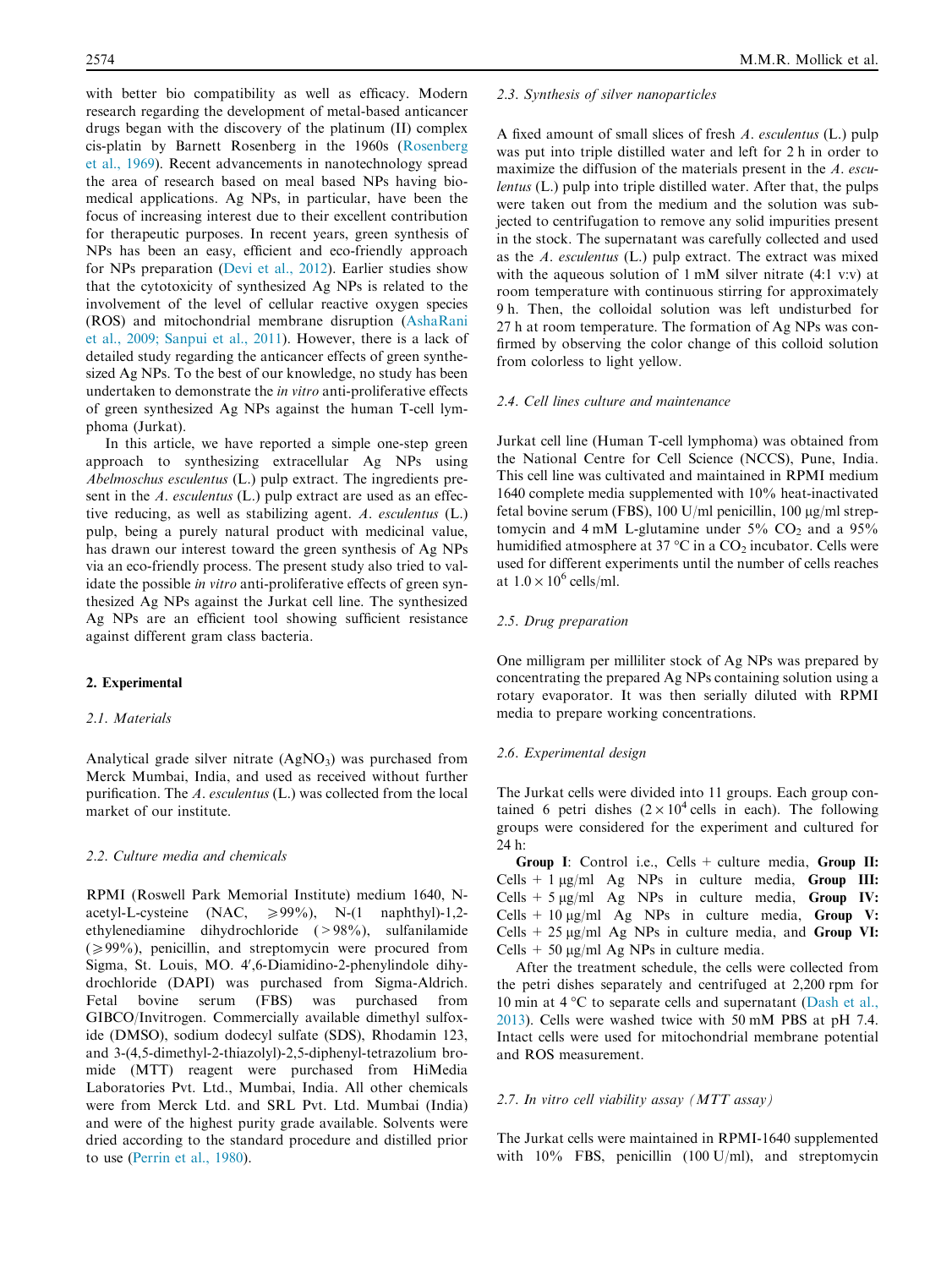(100 µg/ml) in a humidified atmosphere of 5% CO<sub>2</sub> at 37 °C. The cytotoxicity of synthesized Ag NPs on Jurkat cells was determined by the MTT assay (Dash et al., 2013). Cells  $(2 \times 10^4/\text{well})$  were plated in 100 µl of medium/well in 96-well plates. After 48 h incubation, the cell reached confluence. Then, the cells were incubated in the presence of various concentrations of NPs suspended in RPMI medium for 24 h at 37 °C. After the treatment period, cells were centrifuged to remove the supernatant and subsequently washed with phosphate buffered saline (PBS). Then the cell were stained with 3-(4,5-dimethyl-2-thiazolyl)-2,5-diphenyl-tetrazolium bromide (MTT) at 20  $\mu$ l/well (5 mg/ml) in each well of 96 well plates. After 4 h incubation, 0.04 M HCl/isopropanol was added to each well. Viable cells were determined by absorbance at 570 nm with reference at 655 nm. Measurements were performed 3 times. The absorbance at 570 nm was measured with a UV–Vis spectrophotometer using wells without sample containing cells as blanks. All experiments were performed in triplicate. The effect of the Ag NPs on the proliferation of Jurkat cells was expressed as the % cell viability using the following formula:

% Proliferation =  $[OD_{\text{sample}} - OD_{\text{control}}] \times 100/OD_{\text{control}}$ 

# 2.8. Assay for antimicrobial activity of silver nanoparticles against microorganisms

Silver nanoparticles in sterilized deionized water were tested for their antibacterial activity by the agar diffusion method. Five bacterial strains, Bacillus subtilis [MTCC 736], Bacillus cereus [MTCC 306], Pseudomonas aeruginosa [MTCC 8158], Micrococcus luteus [MTCC 1538] and Escherichia coli [MTCC 68] were used for this analysis. These bacteria were grown in liquid nutrient agar media (HiMedia Laboratories Pvt. Ltd., Mumbai, India) for 24 h prior to the experiment and were seeded in agar plates by the pour plate technique. A cup was made using a cork borer (10 mm diameter) and was filled with the Ag NPs (0.2 mg/ml) solution and then incubated at 37 °C for 24 h. Simultaneously, the control sets (only plant extract and sterilized deionized water respectively) were also examined against the same five bacterial strains. Every experiment was repeated three times.

# 2.9. Characterization

# 2.9.1. UV–Vis absorption spectroscopy

The formation of Ag NPs was monitored by measuring the UV–Vis spectrum of the reaction medium in the wavelength range from 190 to 1100 nm. The UV–Vis absorption spectrum of the sample was performed in an Agilent 8453 Spectrophotometer, USA.

# 2.9.2. Dynamic light scattering (DLS)

The dynamic light scattering (also known as photon correlation spectroscopy or quasi-elastic light scattering) technique was used for determining the particle size distribution and the nature of the particle's motion in the medium. The light scattering technique of the synthesized Ag NPs was observed using a Zetasizer, Nano-ZS90 system (Malvern Inc.).

# 2.9.3. Transmission electron microscopy (TEM)

The morphological analysis of the resultant nanoparticles was carried out by using TEM. The sample suspension was drop casted on a carbon coated copper grid and the excess solution was removed by tissue paper and allowed to air-dry at room temperature overnight. The TEM study was monitored on a HRTEM, JEOL JEM 2010 at an accelerating voltage of 200 kV and fitted with a CCD camera.

## 2.9.4. X-ray diffraction (XRD)

The crystal structure of the produced Ag NPs was determined and confirmed by XRD analysis. The sample for XRD analysis was prepared by depositing the centrifuged sample on a microscopic glass slide and air-dried overnight. The diffractogram was recorded in a PANalytical, XPERT-PRO diffractrometer using Cu K $\alpha$  ( $\lambda = 1.54060$  Å) as an X-ray source.

### 2.9.5. Fourier transform infrared (FTIR) spectroscopy

For the Fourier transform infrared (FTIR) spectroscopy analysis, the vacuum dried Ag NPs were mixed with potassium bromide (KBr) and the spectra were recorded with a Perkin Elmer Spectrum Express version 1.03.00. The scanning data were obtained from the average of 47 scans in the range 4000–400 cm<sup>-1</sup> with the resolution of 4 cm<sup>-1</sup>.

#### 2.9.6. For anticancer activity

2.9.6.1. Calculation of  $IC_{50}$  value. The concentration required for 50% inhibition of viability  $(IC_{50})$  was determined graphically. Multiple linear regressions were used to compare data using the Statistica version 5.0 (Statsoft, India) software package.

2.9.6.2. Nitric oxide release assay. Jurkat cell lines  $(2 \times 10^4$ -/well) were treated with Ag NPs at  $16.15 \,\mu$ g/ml for 24 h. After the schedule treatment,  $100 \mu l$  of Griess reagent (containing 1 part of 1% sulfanilamide in 5% phosphoric acid, and 1 part of 0.1% of N-(1 naphthyl)-1,2-ethylenediamine dihydrochloride) was added to 100 µl of supernatant, incubated at room temperature for 10 min. Readings were taken in a UV spectrophotometer at 550 nm and compared with a sodium nitrite standard curve (values ranging between 0.5 and  $25 \mu M$ ). The levels of nitric oxide (NO) were expressed as  $\mu$ M mg<sup>-1</sup> protein (Mahapatra et al., 2009). All measurements were done in triplicate.

2.9.6.3. Intracellular ROS. The reactive oxygen species (ROS) measurement was performed using 2',7'-dichlorodihydrofluor escein diacetate  $(H<sub>2</sub>DCF–DA)$  according to the method of Roy et al. (2008). In brief, Jurkat cell lines ( $2 \times 10^4$ /well) were treated with Ag NPs at 16.15 µg/ml for 24 h. After the schedule treatment, cells were washed with a culture media followed by incubation with 1  $\mu$ g/ml H<sub>2</sub>DCF–DA for 30 min at 37 °C. Then, the cells were washed three times with fresh culture media. DCF fluorescence was determined at 485 nm excitation and 520 nm emission using a Hitachi F-7000 Fluorescence Spectrophotometer. The cells were also observed by fluorescence microscopy (NIKON ECLIPSE LV100POL). All measurements were done in triplicate.

2.9.6.4. Measurement of mitochondrial membrane potential  $(\Delta \Psi m)$ . The alteration of the mitochondrial membrane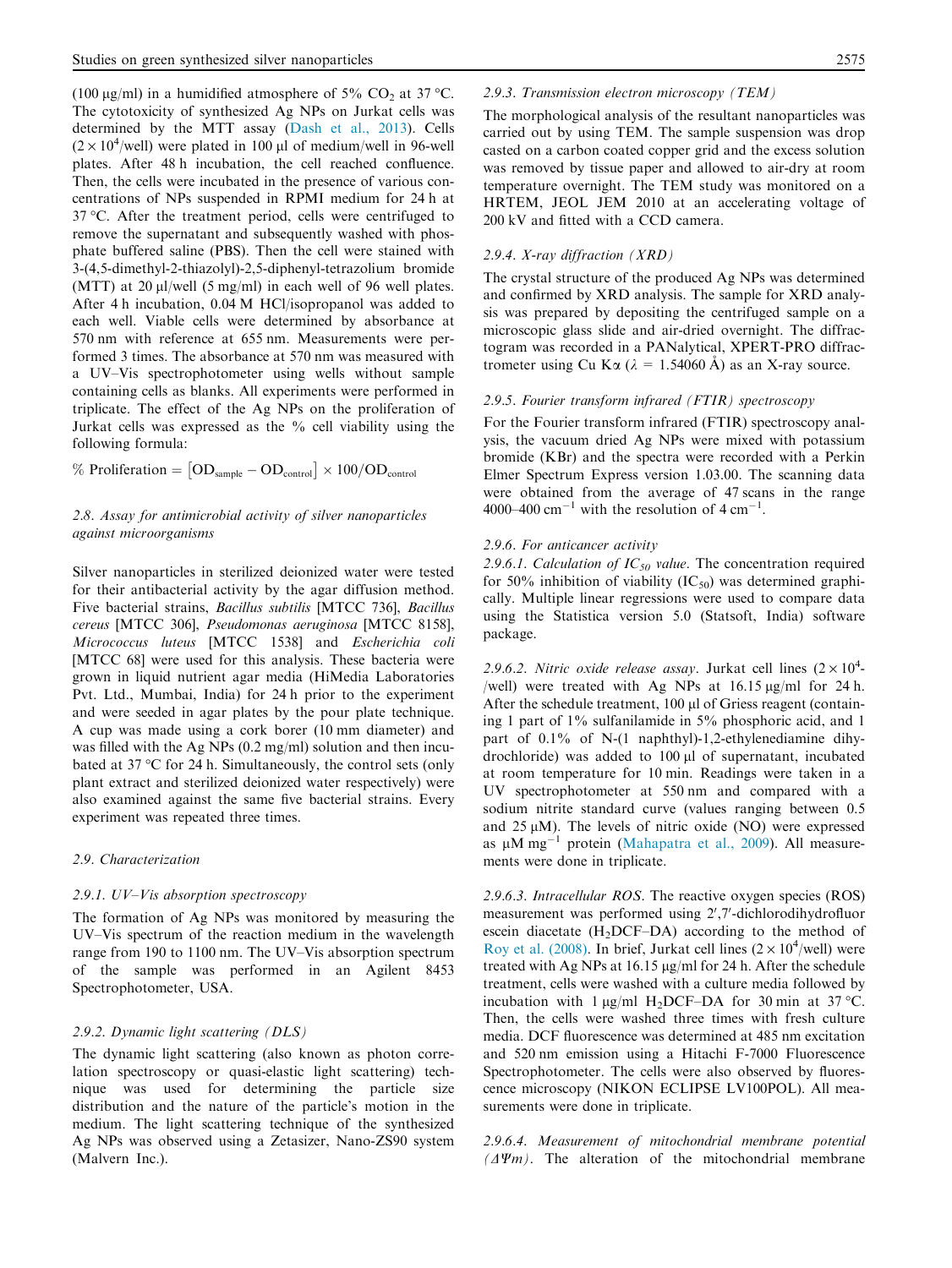potential by the spectro-fluorometric method was done according to our previous reported method (Dash et al., 2013). In brief, Jurkat cell lines  $(2 \times 10^4/\text{well})$  were treated with Ag NPs at 16.15  $\mu$ g/ml for 24 h. After the schedule treatment, cells were washed with culture media followed by incubation with 1.5 μM Rhodamin (Rh) 123 for 10 min at 37 °C in a humidified incubator. Then, the cells were washed three times with culture media. The cellular fluorescence intensity of Rh 123 was monitored for 2 min using a Hitachi F-7000 Fluorescence Spectrophotometer. Cellular mitochondrial membrane potential was expressed as a percentage of control cells at an excitation wavelength of 493 nm and an emission wavelength of 522 nm. Both excitation and emission slit width were set to 5.0.

2.9.6.5. Cell survival after pre-treatment with ROS scavenger. To determine the role of ROS production in Ag NPsinduced cell death, Jurkat cells  $(2 \times 10^4/\text{well})$  were pretreated with 5 mM N-acetyl-L-cysteine (NAC) as the potent ROS scavenger, NAC (Sigma, St. Louis, MO) for 4–6 h (Hanley et al., 2009). After pre-treatment, Jurkat cells were washed



Figure 1 UV–Vis absorption spectra of (a) Ag NPs synthesized by treating 0.001 M aqueous silver nitrate solution with Abelmoschus esculentus (L.) pulp extract at room temperature and (b) UV–Vis absorption spectra of Ag NPs stabilized with Abelmoschus esculentus (L.) pulp extract (after reaction termination; after 8 months storage at room temperature; after redispersion of Ag NPs in the triple distilled water.

two times with culture media and were exposed to Ag NPs at  $IC_{50}$  doses for 24 h. After NPs exposure, cell viability was estimated using the MTT assay (Dash et al., 2013).

2.9.6.6. Assessment of nuclear morphological changes by DAPI staining. For DAPI staining, the test cells were seeded into six well plates. A number of  $2 \times 10^4$  cells/ml were treated with or without Ag NPs  $(0, \text{ and } 16.15 \text{ µg/ml})$  for 24 h and were then isolated for DAPI staining according to the method of Mollick et al. (2014a). After treatment schedule, the cells were fixed with 2.5% glutaraldehyde for 15 min, permeabilized with 0.1% Triton X-100 and stained with 1  $\mu$ g/ml DAPI for 5 min at 37 °C. The cells were then washed with PBS and examined by fluorescence microscopy (NIKON ECLIPSE LV100POL).



Figure 2 XRD peaks corresponding to the diffraction from (220), (311), (420), (511), and (440) planes of fcc lattice of Ag NPs.



Figure 3 DLS showing particles size distribution of Ag NPs prepared by treating 0.001 M aqueous silver nitrate solution with Abelmoschus esculentus (L.) pulp extract at room temperature.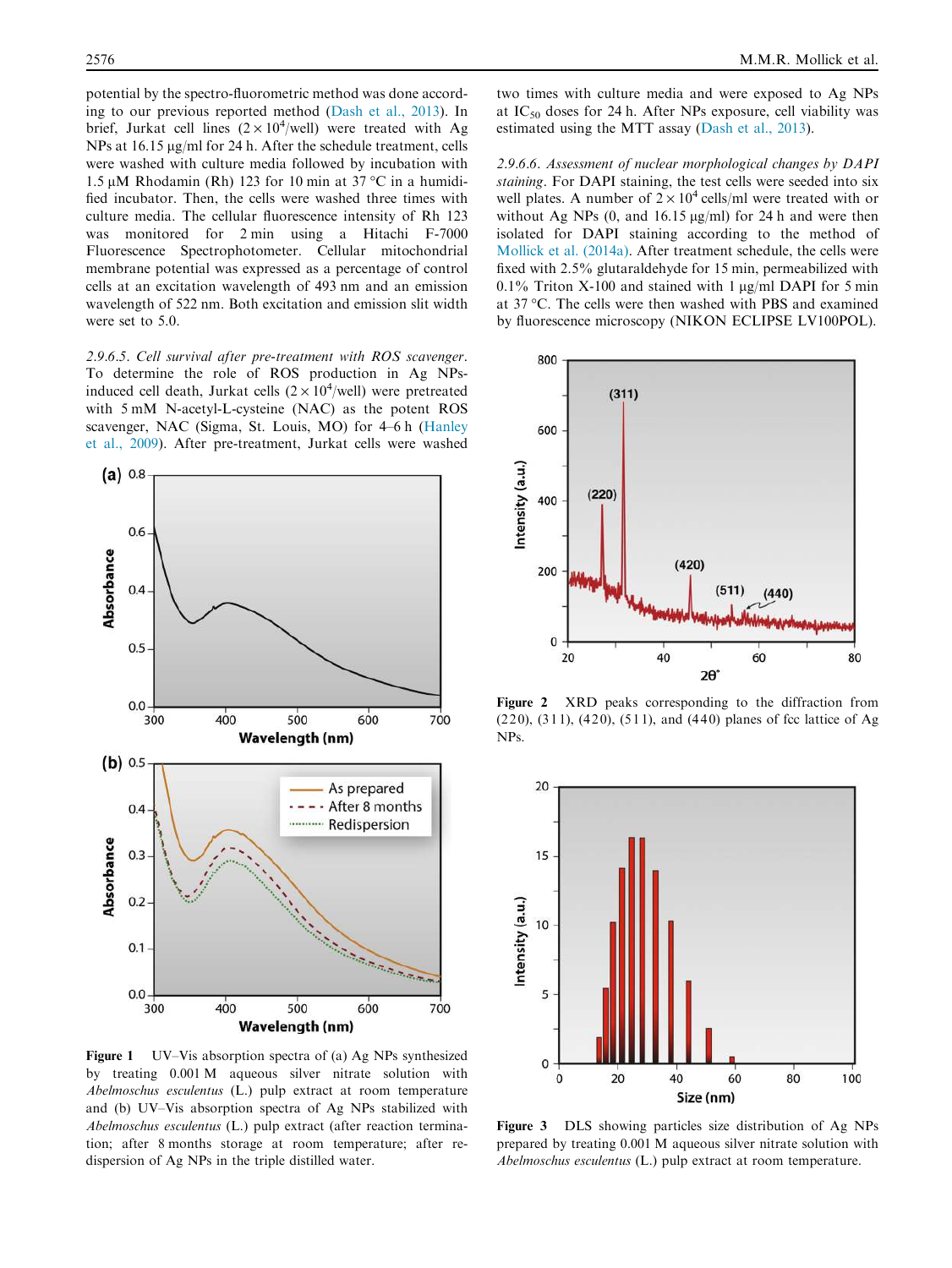

Figure 4 (a) HRTEM images of Ag NPs, (b) the selected area electron diffraction image of Ag NPs, (c) particle size distribution histogram of Ag NPs determined from HRTEM micrograph prepared at room temperature, and (d) EDS spectrum of Ag NPs from HRTEM.



Figure 5 FTIR spectra of (a) pure Abelmoschus esculentus (L.) pulp extract, and (b) extract stabilized Ag NPs.

2.9.6.7. Caspase-3 activity. Involvement of apoptosis was measured by measuring caspase-3 level using ELISA according to the manufacturer's instruction (eBioscience, India). After Ag NPs exposure (0, and 16.15  $\mu$ g/ml), 10  $\mu$ l of Jurkat cell extracts was taken and used as samples for caspase-3 activity at 450 nm wave length.

2.9.6.8. Statistical analysis. All the parameters were repeated at least three times. The data were expressed as mean  $\pm$  SEM,  $n = 06$ . Comparison between the mean of the control and the treated group was made by a one-way ANOVA test (using a statistical package, Origin 6.1, Northampton, MA) with multiple comparison *t*-tests,  $p \le 0.05$  as a limit of significance.

# 3. Results and discussions

#### 3.1. UV–Vis absorption spectroscopy analysis

The optical properties of the as-synthesized Ag NPs using UV– Vis spectroscopy were studied and the recorded spectra are shown in Fig. 1. We have already mentioned that the A. esculentus (L.) pulp extract reduces the silver ion present in the aqueous solution resulting in the change of color of the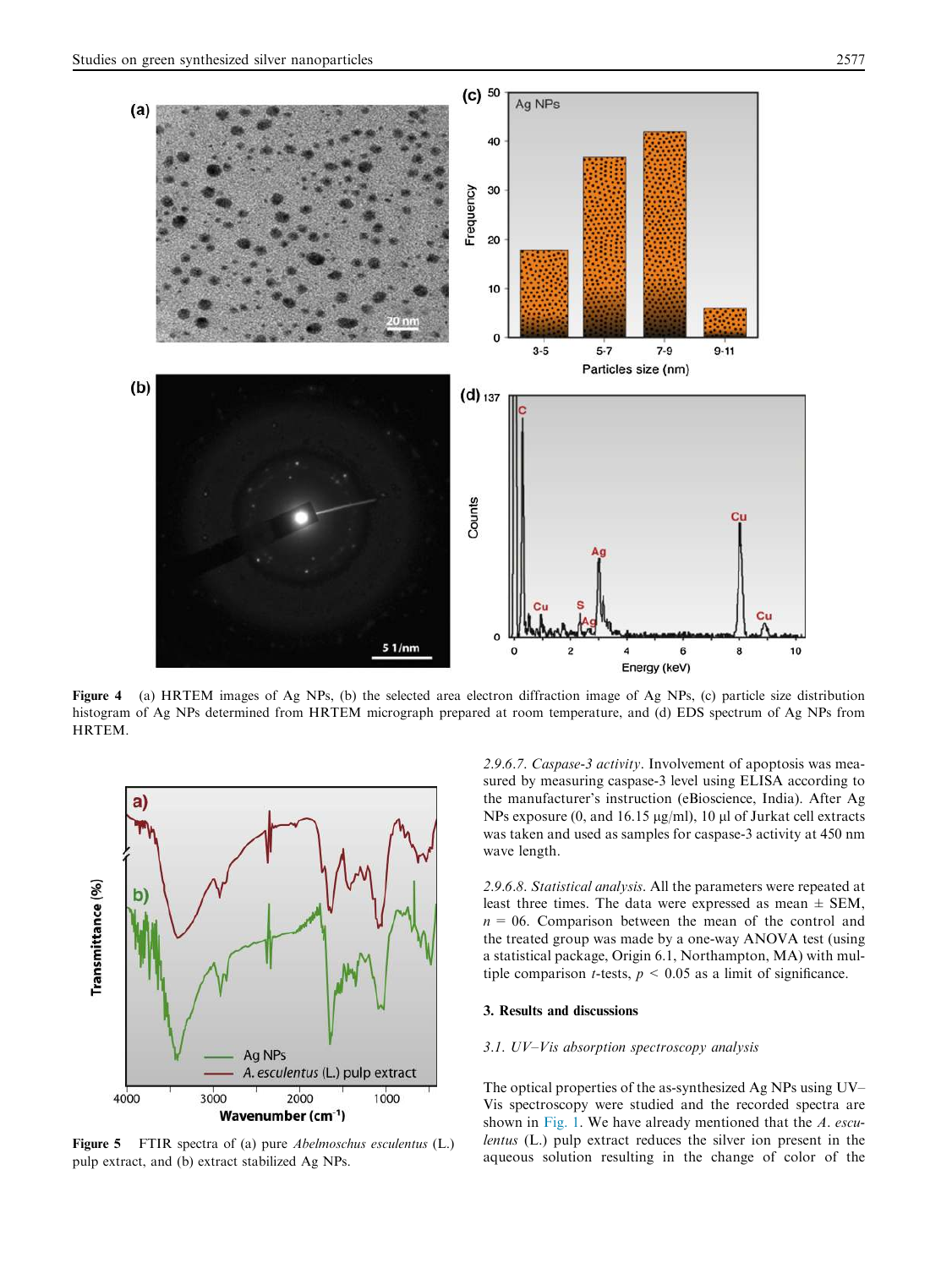

Figure 6 In vitro cell proliferation assay of Ag NPs treated Jurkat cell line. Values are expressed as mean  $\pm$  SEM of three experiments;  $*$  indicates significant difference ( $p < 0.05$ ) compared with the control group.

solution from colorless to light yellow due to the formation of Ag NPs. The absorption behavior shown in Fig. 1 arises due to surface plasmon resonance (SPR), which is the result of the coherent oscillation of the electrons in the conduction band of the Ag NPs induced by the electromagnetic field. It is well known that Ag NPs exhibit yellowish color in aqueous solution due to the excitation of surface plasmon vibrations in Ag NPs (Shankar et al., 2004).

Fig. 1a shows the UV–Vis spectra of the synthesized Ag NPs, which give a sharp absorbance band at around 403 nm at room temperature. To examine the stability of Ag NPs, one part of the colloidal solution of Ag NPs was left undisturbed for 8 months at room temperature and the other part was subjected to ultra-centrifugation. The obtained residue after ultra-centrifugation is homogeneously dispersed in triple distilled water by constant stirring followed by ultrasonication. UV–Vis study has been carried out with both the



Figure 7 Nitric oxide (NO) release levels of Ag NPs treated Jurkat cell lines. The levels of NO were expressed as  $\mu$ mol mg<sup>-1</sup> protein. Values are expressed as mean  $\pm$  SEM of three experiments;  $*$  indicate significant differences ( $p < 0.05$ ) compared with the control group.

colloidal solutions of Ag NPs, which were being restored before ultra-centrifugation and the dispersed after ultracentrifugation (Fig. 1b). In both cases, it has been observed that there is no significant change in SPR band position or the spectral shape; only absorption intensities of Ag NPs change slightly. The above result revealed that the synthesized Ag NPs are very stable at room temperature with negligible aggregation for several months. Similar results are reported in the literature (Mollick et al., 2014a,b; Zhao et al., 2014).

#### 3.2. X-ray diffraction (XRD) measurement

The crystalline nature of Ag NPs synthesized by reduction with A. esculentus (L.) pulp extract is studied by XRD analysis and given in Fig. 2. It is apparent from Fig. 2 that the characteristic peaks at 27.2°, 31.63°, 45.66°, 54.24°, and 57.04° in the  $2\theta$  region correspond to the lattice planes (220), (311), (420),  $(511)$  and  $(440)$  respectively (JCPDS No. 01-1167 and 01-1164). These results confirm the face-centered-cubic (fcc) structure of Ag NPs.

#### 3.3. Dynamic light scattering (DLS) measurement

The dynamic light scattering (DLS) technique is used to determine the average particle size and particle size distribution profile of small particles in suspension. Fig. 3 shows the average particles size distribution of Ag NPs having a mean particle size of  $\sim$ 21.29 nm.

#### 3.4. Transmission electron microscopy (TEM) measurement

TEM is employed to determine the morphology, shape and size of NPs. TEM micrographs (Fig. 4a) reveal that the particles are spherical in shape and are uniformly distributed without significant agglomeration. The selected area electron diffraction (SAED) pattern of Ag NPs prepared by A. esculentus (L.) pulp extract (Fig. 4b) suggests the crystalline nature of Ag NPs which is in good agreement with the X-ray diffraction (XRD) results. The NPs particle size ranges from 3 to 11 nm as seen from the particle size histogram (Fig. 4c) and possess an average size of 6.7 nm. The particle size determined by TEM is an actual diameter of the NPs as it is measured at the dried state of the sample, whereas the size measured by the dynamic light scattering method (DLS) is a hydrodynamic diameter (hydrated state). Therefore, the NPs will have a larger hydrodynamic volume due to the solvent effect in the hydrated state (Gao et al., 2008). Thus, the size of the synthesized Ag NPs observed by the TEM method is less than the size measured by the DLS method. The energy dispersive X-ray analysis (EDX) reveals a strong signal at 3 keV (Fig. 4d) which is generally shown by metallic silver nanocrystals due to surface Plasmon resonance (Magudapatty et al., 2001). There is also a strong signal for Cu in the EDX data, which originates from the carbon coated copper grid.

## 3.5. Fourier transform infrared (FTIR) spectroscopy analysis

The A. esculentus (L.) pulp extract contains different phytochemicals such as vitamins, protein, etc. which play an important role in the reduction of metal ions and the stabilization of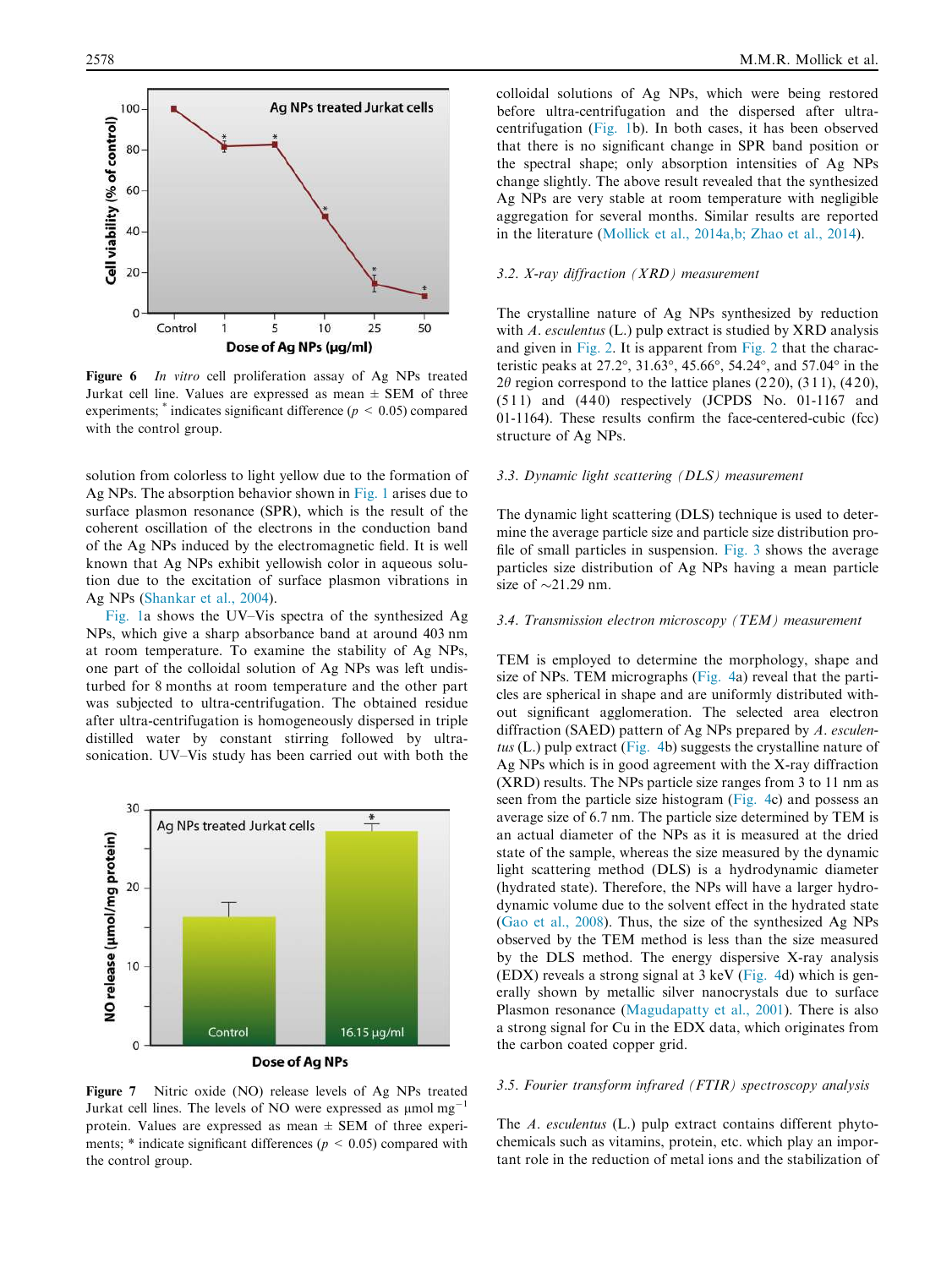the nanoparticles. The A. esculentus (L.) pulp extract shows

given in Fig. 5b. The slight shift in peak position from 3402,  $2934.5$ , 1741.1, 1427, 1631, and 1079.7 cm<sup>-1</sup> to 3421.3, 2921.06, 1730.9, 1648, 1020.47  $cm^{-1}$  respectively of the synthesized Ag NPs indicates that the different phytochemicals present in the A. esculentus (L.) pulp extract are involved in

reducing and stabilizing the nanoparticles.

3.6. In vitro cell proliferation assay

several characteristic bands in the FTIR spectra given in Fig. 5a. The peak at  $3402 \text{ cm}^{-1}$  is due to the N-H stretch vibrations of the peptide linkages (Kannan and John, 2008; Whiteman et al.,  $2008$ ), and the peak at 2934.5 cm<sup>-1</sup> corresponds to the stretching vibration of methyl groups (Li et al., 2007). The peaks at 1741.1, 1427, and 1631 cm<sup>-1</sup> are attributed to carbonyl stretching vibration (Bar et al., 2009b; Luo et al., 2005), germinal methyl group (Tripathy et al., 2010), and amide I group of proteins (Whiteman et al.,  $2008$ ), respectively, and the peak at 1079.7 cm<sup>-1</sup> is responsible for the bending vibration of C–OH groups and the antisymmetric stretching band of C–O–C groups of polysaccharides and/or chlorophyll (Jain et al., 2011). The FTIR spectra of Ag NPs synthesized from A. esculentus (L.) pulp extract are Jurkat cells are exposed to Ag NPs at the concentrations of 0, 1, 10, 25 and 50 lg/ml for 24 h, and cytotoxicity is determined using a MTT assay (Fig. 6). Results have shown that Ag NPs up to the concentration of 50  $\mu$ g/ ml produced a significant reduction in viability of Jurkat cells ( $P > 0.05$  for each). The reduction in viability of Ag NPs treated cancer cells occurs in a dose-dependent fashion. The Ag NPs exposed Jurkat cell viability is significantly decreased by 52.6%, 85.4%, and 91.6%, at 10, 25, and 50  $\mu$ g/ml doses, respectively. As shown in our previous study (Mollick et al., 2014a), the pulp extract has no anticancer components for killing the anticancer cell and it is solely caused by the Ag NPs only.

The  $IC_{50}$  value of Ag NPs against Jurkat cells is determined using the Statistica version 5.0 (Statsoft, India) software package. From this statistical calculation, it is determined that the IC<sub>50</sub> value of Ag NPs is 16.15 µg/ml. As the IC<sub>50</sub> value is found to be a  $16.15 \,\mathrm{\upmu g/mL}$  concentration of Ag NPs, further experiments are carried out using this concentration to see the effect of Ag NPs against the leukemic cell line in vitro.



Figure 8 (a) Measurement of ROS level in Ag NPs treated Jurkat cells. DCF fluorescence intensity was expressed in term of ROS production. Values are expressed as mean  $\pm$  SEM of three experiments; \* indicates significant difference ( $p < 0.05$ ) compared with the control group. Intensity of control cells was set to 100. Data are represented as the percentage of the ROS level in the control group. (b and c) Qualitative characterization of reactive oxygen species formation by DCFH<sub>2</sub>-DA staining using fluorescence microscopy. Here, (b) untreated Jurkat cells, and (c) Jurkat cells treated with  $16.15 \,\mu g/ml$  Ag NPs.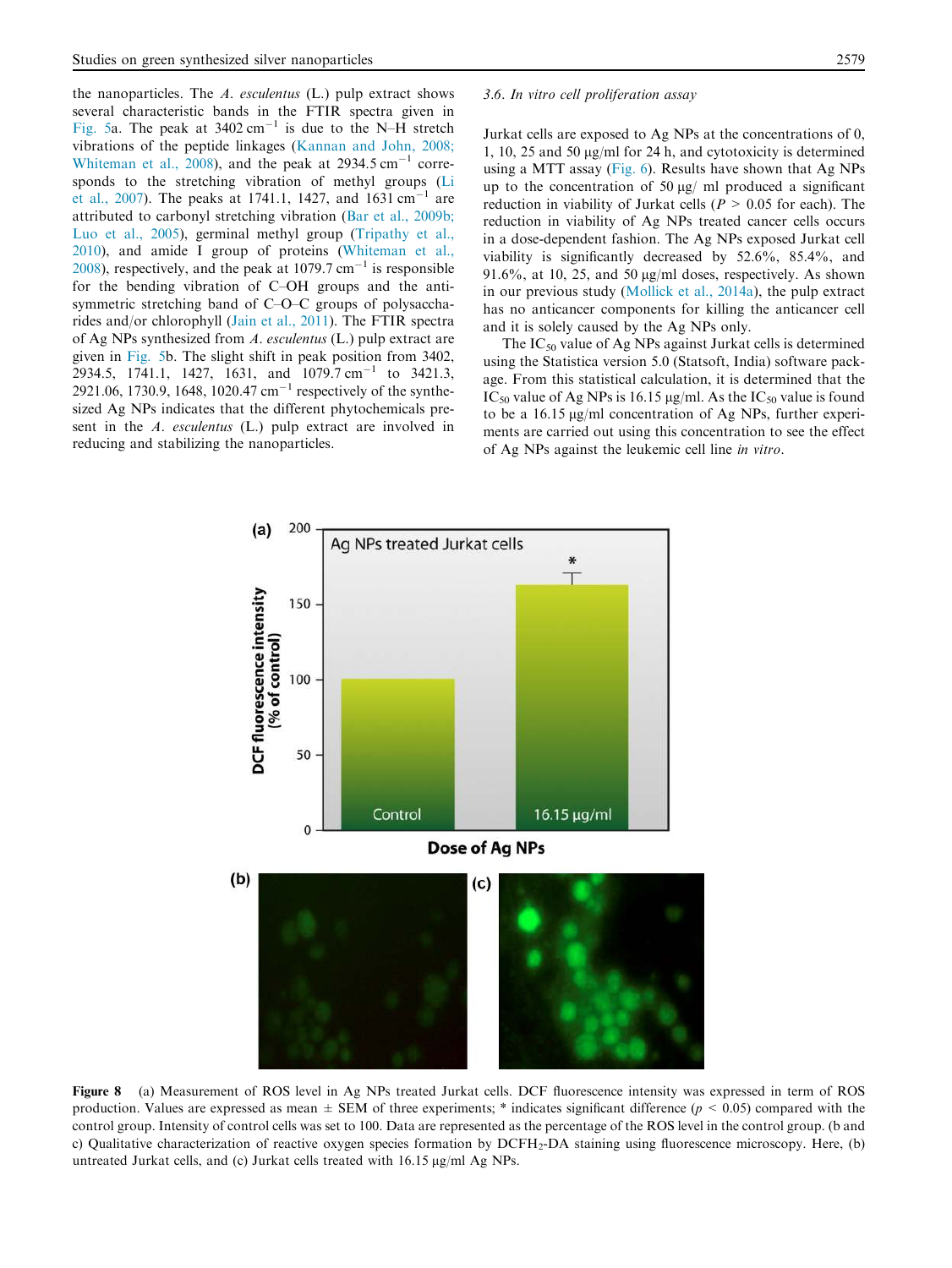## 3.7. Nitric oxide (NO) release level

In the present study, Ag NPs are able to significantly  $(p \le 0.05)$  increase the reactive nitrogen species (RNS) through NO level in Jurkat cells by  $67.9\%$  at  $16.15 \text{ µg/ml dose}$ as compared to the control (Fig. 7). It has been well established that NO reacts with superoxide to form more toxic peroxynitrite (ONOO- ), which has an important microbicidal and tumoricidal function. In our study, the elevated level of NO in leukemic cells may be due to severe oxidative injury, which in turn helps in cell killing ability due to Ag NPs exposure (Dash et al., 2013).

# 3.8. Cellular ROS level

The H<sub>2</sub>DCFDA staining method measures intracellular generation of hydrogen peroxide, an indirect procedure for estimating ROS. In the present study, the intracellular ROS concentration is significantly ( $p < 0.05$ ) higher in Ag NPs treated Jurkat cells when compared to the untreated control. In Jurkat cells, ROS fluorescence intensity is elevated by 60.9% at 16.15 µg/ml NPs concentration (Fig. 8a–c). ROS are chemically reactive molecules (free radicals) that play crucial functions in living organisms. In a biological system, ROS play a

dual role. A moderate increase in ROS can promote cell proliferation and differentiation, whereas excessive amounts of ROS can cause oxidative damage to lipids, proteins and DNA. Therefore, maintaining cellular ROS homeostasis is crucial for normal cell growth and survival (Trachootham et al., 2009). Estimation of intracellular ROS level explores the potential role of oxidative stress as a mechanism for Ag NPs induced toxicity. Studies show that the generation or external addition of ROS can cause cell death by two distinct pathways, vis-a-vis apoptosis or necrosis (Jeyaraj et al., 2013). In our study, significant elevation of ROS due to Ag NPs exposure may be assumed as the contribution of the oxidative attack in Jurkat cell death (Foldbjerg et al., 2011).

# 3.9. Alterations of mitochondrial membrane potential (MMP)

Rhodamin 123 is used to measure mitochondrial membrane potential (MMP). Live cells contain mitochondria capable of retaining this dye due to higher polarity, whereas dead or apoptotic cells lose this ability because of the loss of mitochondrial membrane integrity and, thus, exhibit an extrusion of the dye (Tan et al., 2003). Because mitochondria are known to be involved in the process of programmed cell death, we investigated changes in mitochondrial membrane potential in terms



Figure 9 (a) Measurement of mitochondrial membrane potential (MMP) Ag NPs in pre-treated Jurkat cells. Values are expressed as mean  $\pm$  SEM of three experiments; \* indicates significant difference ( $p < 0.05$ ) compared with the control group. (b and c) Qualitative estimation of MMP by Rh-123 staining using fluorescence microscopy. Here (b) untreated Jurkat cells, and (c) Jurkat cells treated with 16.15 μg ml Ag NPs.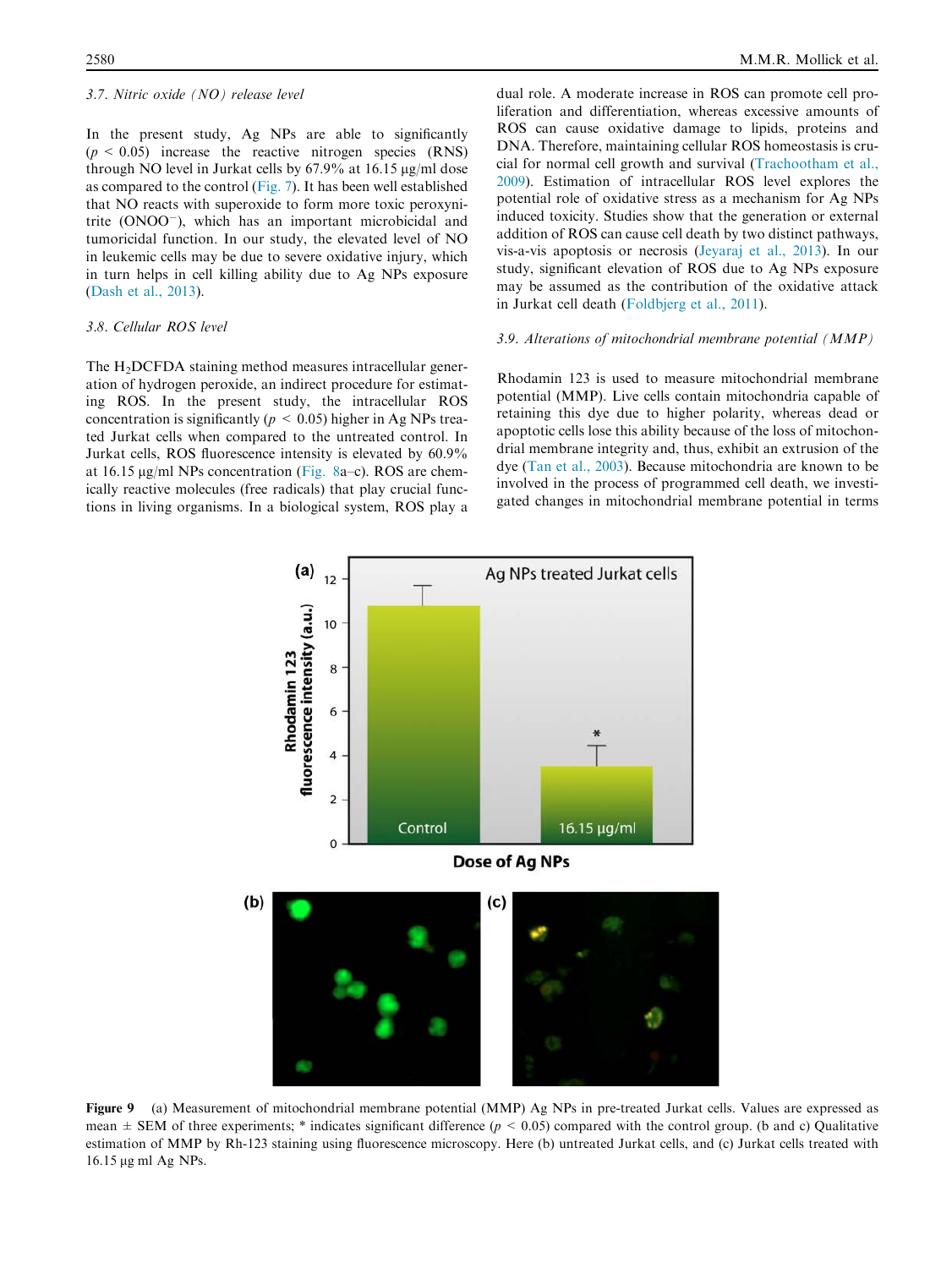

Figure 10 Quenching of ROS rescues Jurkat cells from Ag NPs induced cytotoxicity. Jurkat cells were pre-treated with 5 mM Nacetyl cysteine (NAC) for 4–6 h and then subsequently exposed to Ag NPs at IC 50 dose. Cell viability was estimated by MTT assay.

(Fig. 9b and c). In our study, the strong dissipation in MMP in the Ag NPs exposed cancer cell line suggests a possible disruption of cellular mitochondrial membrane after Ag NPs treatment. The increased ROS levels and subsequent loss of mitochondrial membrane potential might be the reason for the involvement of apoptosis in the Ag NPs treated cells (Jeyaraj et al., 2013).

# 3.10. Pre-treatment with NAC

This is to confirm the main contribution of ROS in Ag NPsinduced leukemic cell death. The Jurkat cells are pre-treated with N-acetyl-L-cysteine (NAC). After these pre-treatments, NPs exposure is done at  $16.15 \mu g/ml$  for 24 h, followed by experiments where cell viability is estimated using the MTT



Figure 11 Increase of chromosome condensation and caspase-3 activity in Jurkat cells after exposure of Ag NPs for 24 h. (a) Caspase-3 activity; (b) control; (c) exposed to 16.15  $\mu$ g/ml Ag NPs. Values are expressed as mean  $\pm$  SEM of three experiments; \* indicates significant difference ( $p < 0.05$ ) compared with the control group.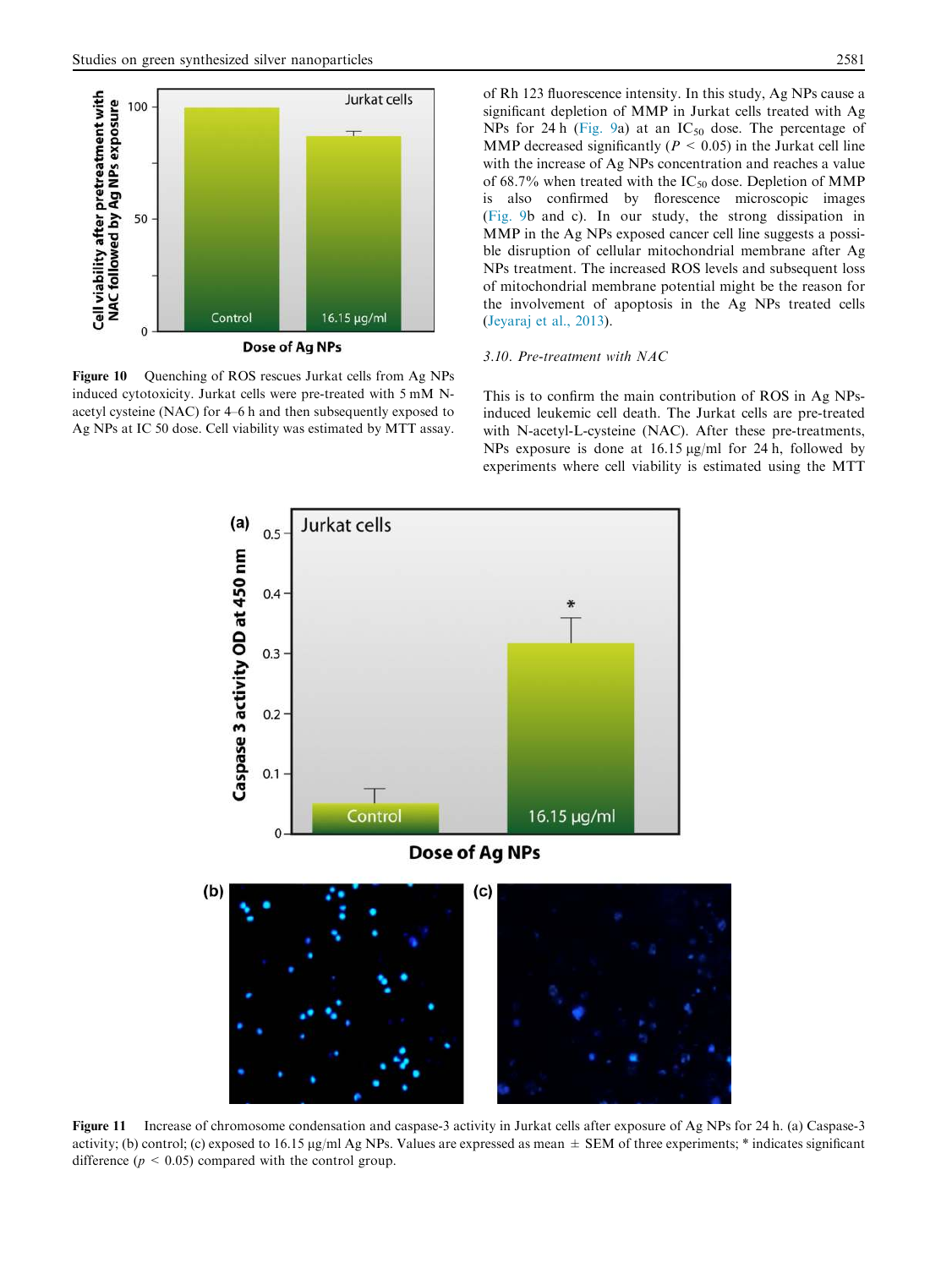method. We find that pre-treatment with NAC (ROS scavenger) protects the cells from the cytotoxic effects of NPs. In these cases,  $>85\%$  of cell viability suggests that Ag NPs selectively kill the leukemic cells by generation of ROS (Fig. 10).

# 3.11. Induction of caspase-3 activity and chromosome condensation by Ag NPs

The disruption of cellular metabolic activity of Jurkat cells followed by Ag NPs exposure seems to be affected by apoptosis phenomenon. Thus, involvement of apoptosis was investigated by caspase-3 assay. Caspase-3, considered to be the most significant of the executioner caspases resulting in cellular apoptosis, was induced following exposure with Ag NPs (Fig. 11a). When Jurkat cells were treated with  $IC_{50}$  concentrations of Ag NPs for 24 h, caspase-3 activity was significantly ( $p \le 0.05$ ) increased with compare to untreated cells. Chromatin condensation was also noted by DAPI staining with the addition to the caspase-3 activity. When Jurkat cells were treated with the  $IC_{50}$  concentrations of Ag NPs for 24 h, chromatin condensation and fragmentation were observed in the treated group (Fig. 11b and c). Caspase-3 activation and chromatin condensation/fragmentation in Jurkat cells suggest that Ag NPs caused cell death was mainly due to apoptotic process (Gurunathan et al., 2013; Mollick et al., 2014a).

# 3.12. Antimicrobial activity of silver nanoparticles against microorganisms

The Ag NPs solution exhibits excellent antibacterial activity against the bacteria, B. subtilis, B. cereus, E. coli, M. luteus and P. aeruginosa, by showing the clearing zone around the holes with bacterial growth on petri plates by the cup plate method. The radial diameter of the inhibiting zones of B. subtilis, B. cereus, E. coli, M. luteus, and P. aeruginosa is 33, 28, 19, 40, and 26 mm, respectively. The Ag NPs at the concentration of 0.2 mg/ml show a range of specificity toward their antimicrobial activity (Fig. 12). Fig. 13 represents the clear inhibition zone made by the Ag NPs solution against only



Figure 12 Histogram shows the radial diameter of inhibitory zone by Ag NPs at the same concentration (0.2 mg/ml) against different microorganisms.



Figure 13 Antibacterial activity of Ag NPs assayed by the agar diffusion method in petri plate. Ag NPs, poured in the circular well, showed the zone of inhibition against Bacillus subtilis. The cavity of the petri plate was filled with Ag NPs solution (0.2 mg/ml).

the strain of B. subtilis. The clear zone indicates bacterial growth restriction by the diffused Ag NPs solution. At the same time, the control sets did not show any inhibition. Results are the mean of three separate experiments, each in triplicate. Thus, the synthesized Ag NPs have great potential due to their antibacterial activity.

# 4. Conclusions

We demonstrate an eco-friendly and low cost synthesis procedure of small size Ag NPs using A. esculentus (L.) pulp solution. Crystalline Ag NPs of average diameter  $\sim 6.7$  nm are successfully employed in both antibacterial and anticancer activity. Based on these findings, Ag NPs may lead to valuable applications in various fields such as medicinal and as antimicrobial agents. The synthesized Ag NPs are capable of showing anti-proliferative effects in a dose dependent manner with an  $IC_{50}$  value of 16.15 µg/ml. It is also observed that anticancer activity of Ag NPs is strongly associated with an increased level of reactive oxygen species (ROS) and reactive nitrogen species with the loss of mitochondrial membrane integrity. Pre-treatment with N-acetyl-L-cysteine suggests that Ag NPs mediated Jurkat cell killing is mainly due to excess production of the ROS level. Thus, we have effectively synthesized Ag NPs using the green route and have demonstrated their potential therapeutic uses.

#### Acknowledgements

The authors Md. M.R. Mollick and S. Pattanayak gratefully acknowledge the Department of Science & Technology (DST), Govt. of India for providing fellowship under the INSPIRE program. B. Bhowmick wishes to thank the Council of Scientific & Industrial Research (CSIR) Project [02 (0077)/12/EMR-II dated 01.11.2012] and D. Mondal likes to thank the CSIR, New Delhi for his fellowship. We also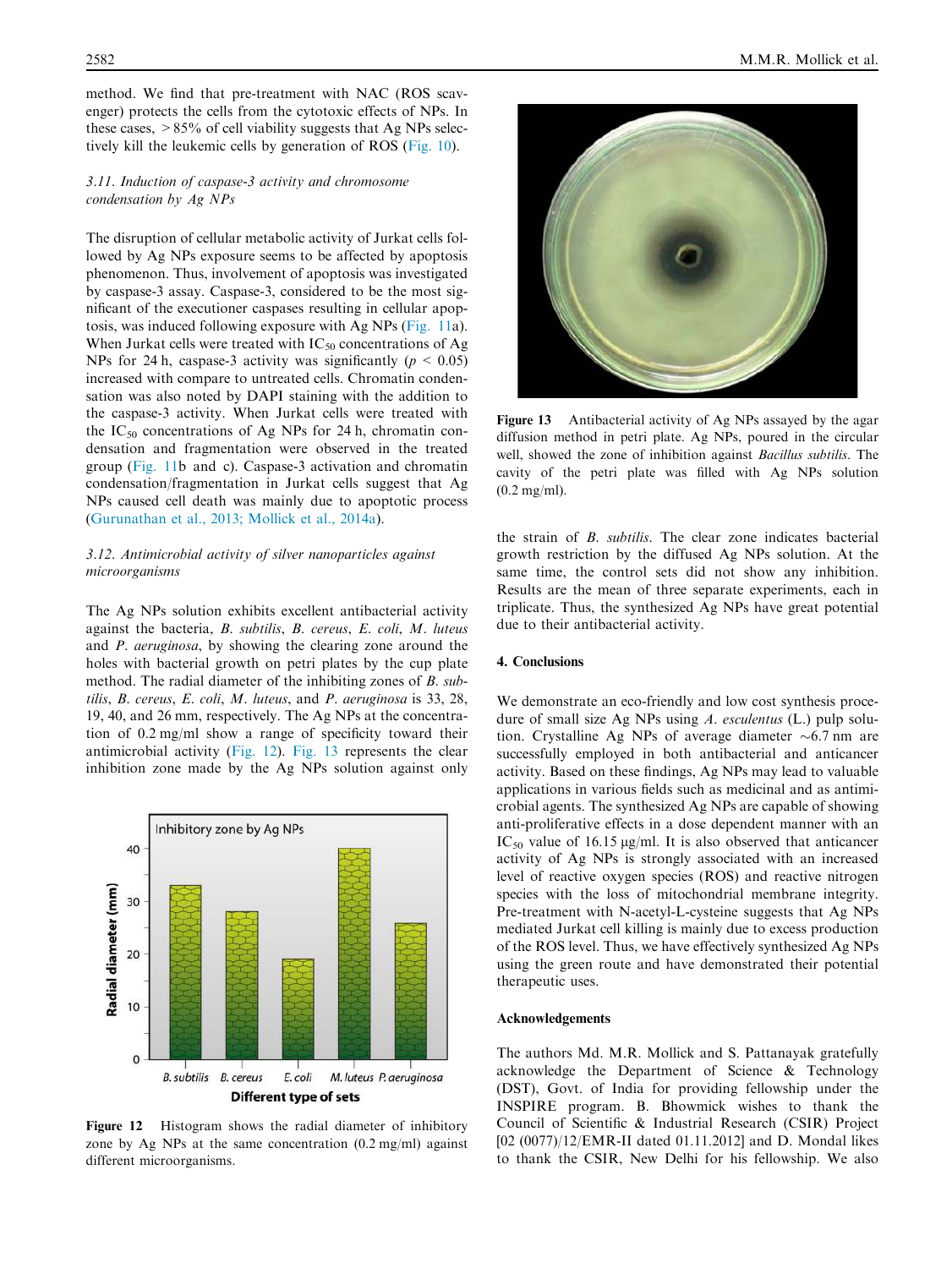acknowledge the Center for Research in Nanoscience and Nanotechnology (CRNN), University of Calcutta and USIC (Vidyasagar University) for instrumental facilities.

#### References

- AshaRani, P.V., Low Kah Mun, G., Hande, M.P., Valiyaveettil, S., 2009. Cytotoxicity and enotoxicity of silver nanoparticles in human cells. ACS Nano 3, 279–290.
- Bankura, K.P., Maity, D., Mollick, M.M.R., Mondal, D., Bhowmick, B., Bain, M.K., Chakraborty, A., Sarkar, J., Acharya, K., Chattopadhyay, D., 2012. Synthesis, characterization and antimicrobial activity of dextran stabilized silver nanoparticles in aqueous medium. Carbohydr. Polym. 89, 1159–1165.
- Bar, H., Bhui, D.K., Sahoo, G.P., Sarkar, P., De, S.P., Misra, A., 2009a. Green synthesis of silver nanoparticles using latex of Jatropha curcas. Colloids Surf., A 339, 134–139.
- Bar, H., Bhui, D.K., Sahoo, G.P., Sarkar, P., Pyne, S., Misra, A., 2009b. Green synthesis of silver nanoparticles using seed extract of Jatropha curcas. Colloids Surf., A 348, 212–216.
- Bhushan, B., 2004. Springer Handbook of Nanotechnology. Springer-Verlag, Heidelberg.
- Callegari, A., Tonti, D., Chergui, M., 2003. Photochemically grown silver nanoparticles with wavelength-controlled size and shape. Nano Lett. 3, 1565–1568.
- Canadian Cancer Society/National Cancer Institute of Canada, 2005. Canadian Cancer Statistics.
- Dash, S.K., Chattopadhyay, S., Ghosh, T., Tripathy, S., Das, S., Das, D., Roy, S., 2013. Antileukemic efficacy of monomeric manganesebased metal complex on KG-1A and K562 cell lines. ISRN Oncol. 2013, 709269 (pp. 10).
- Devi, J.S., Bhimba, B.V., Ratnam, K., 2012. In vitro anticancer activity of silver nanoparticles synthesized using the extract of Gelidiella sp. Int. J. Pharm. Pharm. Sci. 4, 710–715.
- Dimitrijevic, N.M., Bartels, D.M., Jonah, C.D., Takahashi, K., Rajh, T., 2001. Radiolytically induced formation and optical absorption spectra of colloidal silver nanoparticles in supercritical ethane. J. Phys. Chem. B 105, 954–959.
- Foldbjerg, R., Dang, D.A., Autrup, H., 2011. Cytotoxicity and genotoxicity of silver nanoparticles in the human lung cancer cell line, A549. Arch. Toxicol. 85, 743–750.
- Gao, F.P., Zhang, H.Z., Liu, L.R., Wang, Y.S., Jiang, Q., Yang, X.D., Zhang, Q.Q., 2008. Preparation and physicochemical characteristics of self-assembled nanoparticles of deoxycholic acid modifiedcarboxymethyl curdlan conjugates. Carbohydr. Polym. 71, 606– 613.
- Gardea-Torresdey, J.L., Parsons, J.G., Gomez, E., Peralta-Videa, J., Troiani, H.E., Santiago, P., Yacaman, M. Jose, 2002. Formation and growth of Au nanoparticles inside live Alfalfa plants. Nano Lett. 2, 397–401.
- Gardea-Torresdey, J.L., Gomez, E., Peralta-Videa, J.R., Parsons, J.G., Troiani, H., Jose, Yacaman.M., 2003. Alfalfa sprouts: a natural source for the synthesis of silver nanoparticles. Langmuir 19, 1357– 1361.
- Garrett, M., Workman, P., 1999. Discovering novel chemotherapeutic drugs for the third millennium. Eur. J. Cancer 35, 2010–2030.
- Gurunathan, S., Han, J.W., Eppakayala, V., Jeyaraj, M., Kim, J.H., 2013. Cytotoxicity of biologically synthesized silver nanoparticles in MDA-MB-231 human breast cancer cells. Biomed. Res. Int. 2013, 535796 (pp. 10).
- Hanley, C., Thurber, A., Hanna, C., Punnoose, A., Zhang, J., Wingett, D.G., 2009. The influences of cell type and ZnO nanoparticle size on immune cell cytotoxicity and cytokine induction. Nanoscale Res. Lett. 4, 1409–1420.
- Hernandez-Sierra, J.F., Ruiz, F., Pena, D.C.C., Martinez-Gutierrez, F., Martinez, A.E., Guillen, A.J.P., Tapia-Perez, H., Castanon, G.M., 2008. The antimicrobial sensitivity of Streptococcus mutans

to nanoparticles of silver, zinc oxide, and gold. Nanomed. Nanotechnol. Biol. Med. 4, 237–240.

- Jain, N., Bhargava, A., Majumdar, S., Tarafdar, J.C., Panwar, J., 2011. Extracellular biosynthesis and characterization of silver nanoparticles using Aspergillus flavus NJP08: a mechanism perspective. Nanoscale 3, 635–641.
- Jeyaraj, M., Rajesh, M., Arun, R., MubarakAli, D., Sathishkumar, G., Sivanandhan, G., Dev, G.K., Manickavasagam, M., Premkumar, K., Thajuddin, N., Ganapathi, A., 2013. An investigation on the cytotoxicity and caspase-mediated apoptotic effect of biologically synthesized silver nanoparticles using Podophyllum hexandrum on human cervical carcinoma cells. Colloids Surf., B 102, 708–717.
- Kannan, P., John, S.A., 2008. Synthesis of mercaptothiadiazolefunctionalized gold nanoparticles and their self-assembly on Au substrates. Nanotechnology 19, 085602 (pp. 10).
- Klaus, T., Joerger, R., Olsson, E., Granqvist, C.G., 1999. Silver-based crystalline nanoparticles, microbially fabricated. Proc. Natl. Acad. Sci. USA 96, 13611–13614.
- Konishi, Y., Ohno, K., Saitoh, N., Nomura, T., Nagamine, S., Hishida, H., Takahashi, Y., Uruga, T., 2007. Bioreductive deposition of platinum nanoparticles on the bacterium Shewanella algae. J. Biotechnol. 128, 648–653.
- Kora, A.J., Sashidhar, R.B., Arunachalam, J., 2010. Gum kondagogu (Cochlospermum gossypium): a template for the green synthesis and stabilization of silver nanoparticles with antibacterial application. Carbohydr. Polym. 82, 670–679.
- Krutyakov, Y.A., Kudrynskiy, A.A., Olenin, A.Y., Lisichkin, G.V., 2008. Synthesis and properties of silver nanoparticles: advances and prospects. Russ. Chem. Rev. 77, 233–257.
- Kumar, R., Roopan, S.M., Prabhakarn, A., Khanna, V.G., Chakroborty, S., 2012. Agricultural waste Annona squamosa peel extract: biosynthesis of silver nanoparticles. Spectrochim. Acta A 90, 173–176.
- Kumar, D.A., Palanichamy, V., Roopan, S.M., 2014. Green synthesis of silver nanoparticles using Alternanthera dentata leaf extract at room temperature and their antimicrobial activity. Spectrochim. Acta A 127, 168–171.
- Li, S., Shen, Y., Xie, A., Yu, X., Qiu, L., Zhang, L., Zhang, Q., 2007. Green synthesis of silver nanoparticles using Capsicum annuum L. extract. Green Chem. 9, 852–858.
- Luo, L.B., Yu, S.H., Qian, H.S., Zhou, T., 2005. Large-scale fabrication of flexible silver/cross-linked poly(vinyl alcohol) coaxial nanocables by a facile solution approach. J. Am. Chem. Soc. 127, 2822–2823.
- Madhumitha, G., Elango, G., Roopan, S.M., 2015. Bio-functionalized doped silver nanoparticles and its antimicrobial studies. J. Sol-Gel. Sci. Technol. 73, 476–483.
- Magudapatty, P., Gangopadhyayrans, P., Panigrahi, B.K., Nair, K.G.M., Dhara, S., 2001. Electrical transport studies of Ag nanoparticles embedded in glass matrix. Physica B 299, 142–146.
- Mahapatra, S. Kar, Chakraborty, S.P., Das, S., Roy, S., 2009. Methanol extract of Ocimum gratissimum protects murine peritoneal macrophages from nicotine toxicity by decreasing free radical generation, lipid and protein damage and enhances antioxidant protection. Oxid. Med. Cell Longev. 2, 222–230.
- Maity, D., Bain, M.K., Bhowmick, B., Sarkar, J., Saha, S., Acharya, K., Chakraborty, M., Chattopadhyay, D., 2011. In situ synthesis, characterization, and antimicrobial activity of silver nanoparticles using water soluble polymer. J. Appl. Polym. Sci. 122, 2189–2196.
- Maity, D., Mollick, M.M.R., Mondal, D., Bhowmick, B., Bain, M.K., Bankura, K., Sarkar, J., Acharya, K., Chattopadhyay, D., 2012. Synthesis of methylcellulose–silver nanocomposite and investigation of mechanical and antimicrobial properties. Carbohydr. Polym. 90, 1818–1825.
- Mishra, A., Tripathy, S.K., Yun, S., 2011. Bio-synthesis of gold and silver nanoparticles from *Candida guilliermondii* and their antimicrobial effect against pathogenic bacteria. J. Nanosci. Nanotechnol. 11, 243–248.